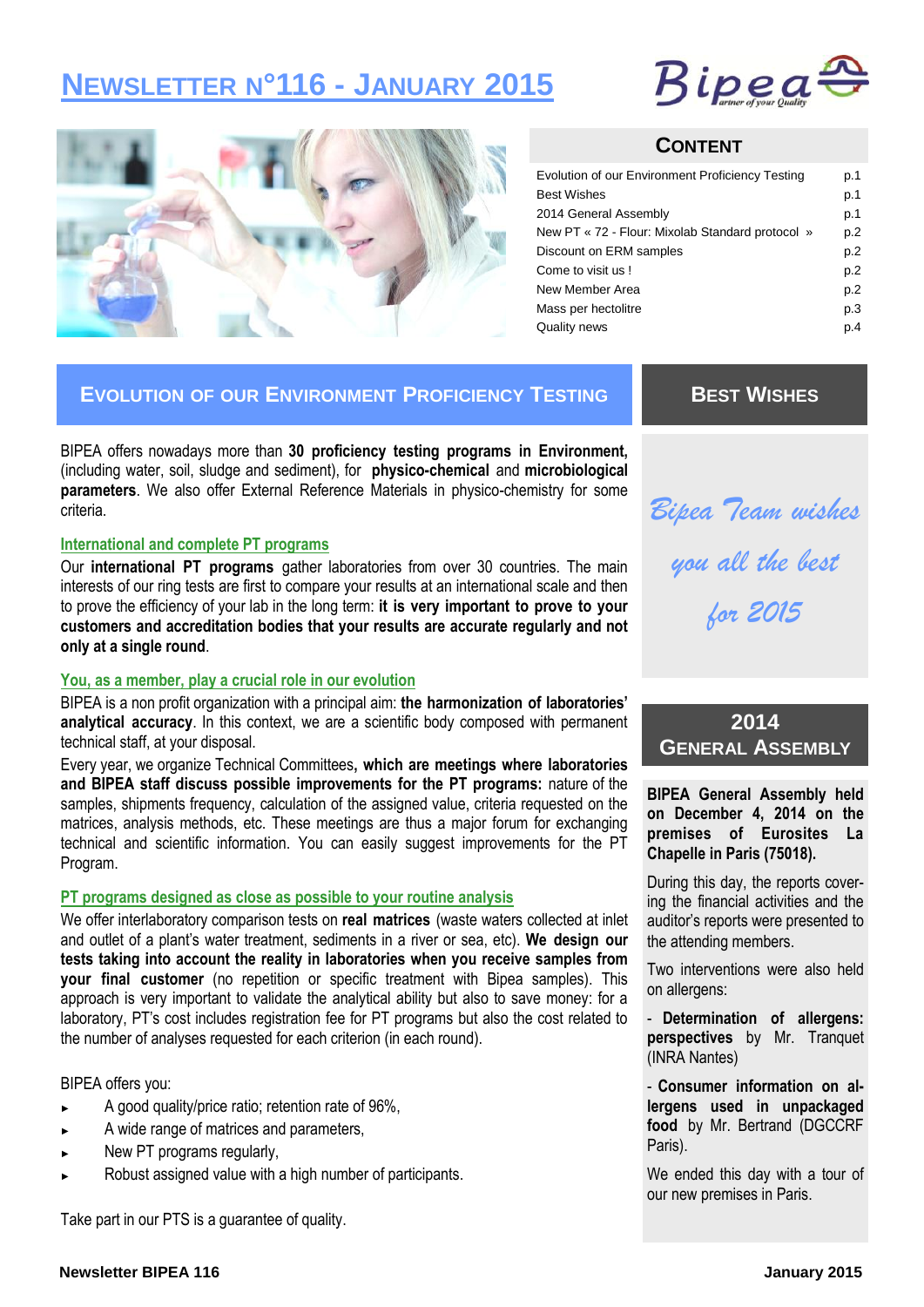

### **NEW PROFICIENCY TESTING « 72 - FLOUR: MIXOLAB STANDARD PROTOCOL »**

We are pleased to launch a new interlaboratory comparisons programs in milling: « **72 - Flour: Mixolab Standard Protocol »**.

This program will be composed with 5 rounds. The technical details is mentionned below:

- ► Schedule: **5 rounds from February to June 2015**
- Matrices: **Flour with different quality** (250g per sample)
- ► Criteria: **Torque, time and temperature at step C1, C2, C3, C4 and C5**
- ► Method: **Standard Protocol "Chopin+"**
- ► Time for analysis: **1 month**.

If you want to join this program or to receive a personalized quote, please contact our sales department:

By phone: +33.1.40.05.26.42

by email: shellali@bipea.org.

# **COME TO VISIT US !**

As part of our international development, we regularly participate in exhibitions / workshops in analytical fields.

We will be present in the following exhibitions:

- ► **Pittcon** New Orleans (USA) from 8 to 12 March 2015
- ► **Americana** Montreal (Canada) from 17 to 19 March 2015
- ► **Arablab** Dubaï (EAU) from 23 to 26 March 2015
- ► **Forum Labo** Paris (France) from 31 March to 2 April 2015
- ► **Korea Lab** Seoul (South Korea) from 21 to 24 April 2015

Our presence at these events increase the number of participants. It enables us to strenghter our presence abroad and to increase trust in our PT schemes.

This is also an opportunity to discuss with the laboratories about their needs and answer the requests of our members.

**We will be happy to see you there!**



### **SPECIAL OFFER ON ERM SAMPLES**

Two offers were launched on January 2015 concerning ERM samples on a wide range of matrices and parameters.

Those offers concern **Pesticides and Feed samples**.

We are pleased to grant you a **10% discount for 5 samples and 20% discount as from 10 samples**.

The file containing the available stock was sent to you by email. So go ahead and take advantage of our discounts for ordering samples mentioned on this file.

**This offer is available until the 31st of January 2015**.

For more information, please feel free to contact us: shellali@bipea.org .

# **NEW MEMBER AREA COMING SOON !**

Your new member area is soon available.

This new platform has been developed to meet your needs especially for **the reception of your results**. In addition to receiving final reports by email, you will have access to your **personalized results online**. You can thus **export them directly to an Excel format** from your member area, in order to facilitate your in-house treatment.

This space will allow you to **access the schedules** of all proficiency tests offered by BIPEA to plan your internal organization.

Finally, thanks to this new area, you will have the opportunity to **consult the stock of our ERMs** and to be provided with additional testing samples if necessary and without sending a prior request to our sales team. **So you can directly send your order and it will be shipped the next day**.

The member area is currently undergoing tests by a group of laboratories (BIPEA members).

We will inform you of its launch for all of our members, as soon as possible.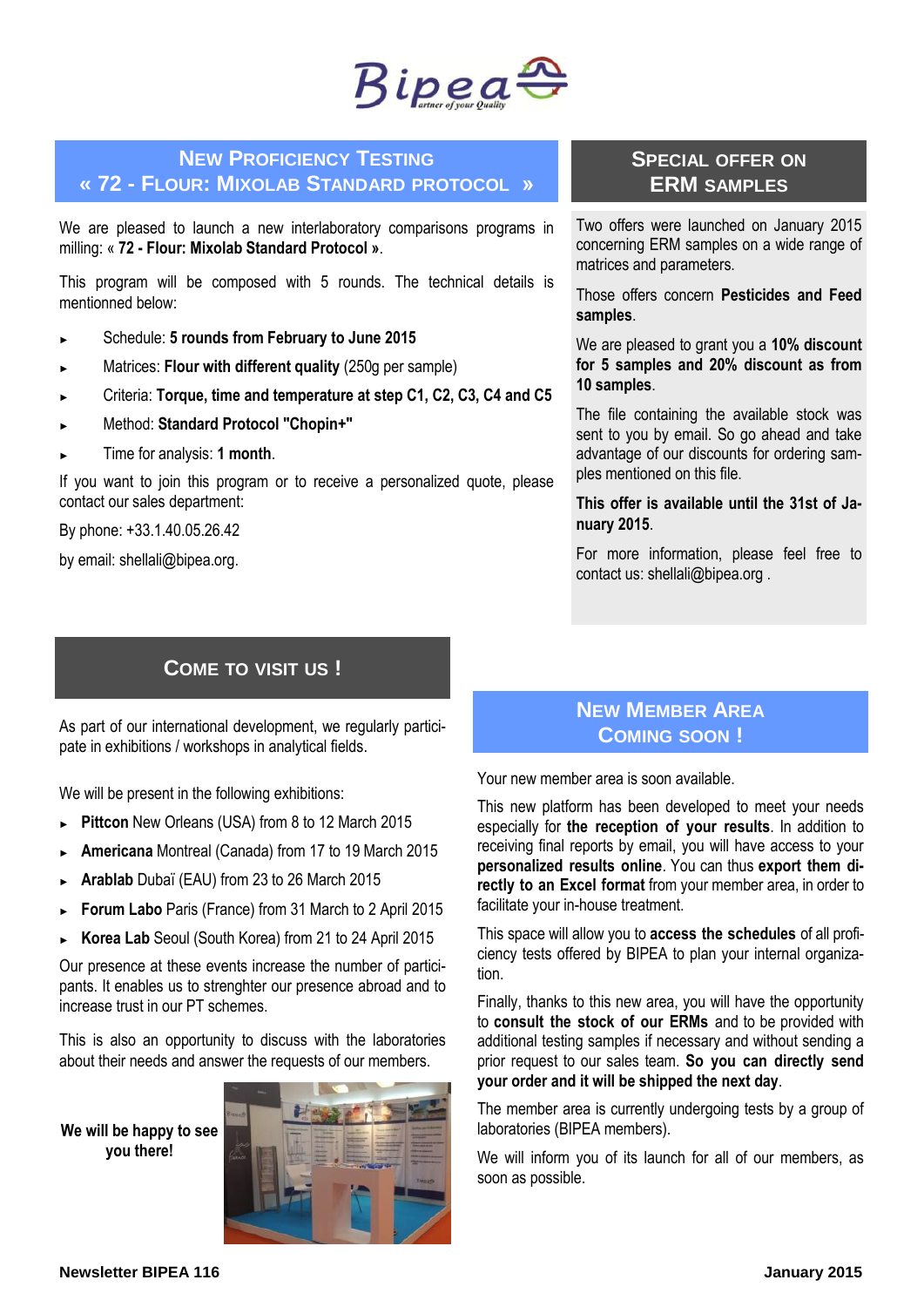

# **TRACEABILITY OF MASS PER HECTOLITRE'S MEASURING INSTRUMENTS**

To comply with the NF EN 7971-3 standard, users must establish the traceability of their Mass per Hectolitre's measuring instruments, to an international standard device.

Bipea has the national standard Nilemalitre « France » which is traceable to the international standard device.

In this case and in order to establish the traceability of your devices for the determination of the mass per hectolitre (according to item 7.3 of the EN ISO 7971-2 standard), we offer sets of four samples.

The reference values of these samples and the associated uncertainty have been determined with the national standard Nilemalitre.

A new set of samples was manufactured this year and is available to all BIPEA members.

Please note that the standards EN ISO 7971-2 and -3 are currently under revision. Proposals for changes have been discussed at the ISO/TC 34, which was held on 5 and 6 November 2014, in Portugal.



#### **Principle of instrument traceability to standards**

Below, you will find two examples (values in kg/hl) for the establishment of a device traceability:

| <b>INSTRUMENT 1</b> | <b>MEASUREMENT 1</b> | 65.1    | 71,4    | 77,0    | 82,2    |
|---------------------|----------------------|---------|---------|---------|---------|
|                     | <b>MEASUREMENT 2</b> | 65.1    | 71.4    | 77.1    | 82,2    |
|                     | <b>AVERAGE</b>       | 65.10   | 71.40   | 77.05   | 82,20   |
|                     | <b>REFERENCE</b>     | 65,03   | 71,68   | 77,22   | 82,37   |
|                     | <b>DIFFERENCE</b>    | $-0.07$ | $-0.28$ | $-0.17$ | $-0,17$ |
|                     | <b>MAXIMAL BIAS</b>  | 0,30    | 0,40    | 0.40    | 0.40    |

**All bias are less than the requirements of ISO 7971-2 standard. The instrument 1 can be declared traceable to the national standard device. The instrument has however a slight negative bias, -0.19 kg / hl on average.** 

| <b>INSTRUMENT 2</b> | <b>MEASUREMENT 1</b> | 65.7  | 72.1  | 77.6  | 82,9  |
|---------------------|----------------------|-------|-------|-------|-------|
|                     | <b>MEASUREMENT 2</b> | 65,5  | 72.0  | 77.6  | 83,0  |
|                     | <b>AVERAGE</b>       | 65,6  | 72.05 | 77.6  | 82,95 |
|                     | <b>REFERENCE</b>     | 65.03 | 71,68 | 77,22 | 82,37 |
|                     | <b>DIFFERENCE</b>    | 0.57  | 0.37  | 0,38  | 0,58  |
|                     | <b>MAXIMAL BIAS</b>  | 0,30  | 0.40  | 0,40  | 0.40  |

**The instrument 2 has a mean bias of 0.47 kg / hl and two of the four biases are greater than the allowed specifications. The device is declared non-compliant and must be adjusted to be used in accordance with the standard.**

For any further information, please contact our sales department: sales@bipea.org.

#### **Newsletter BIPEA 116 January 2015**